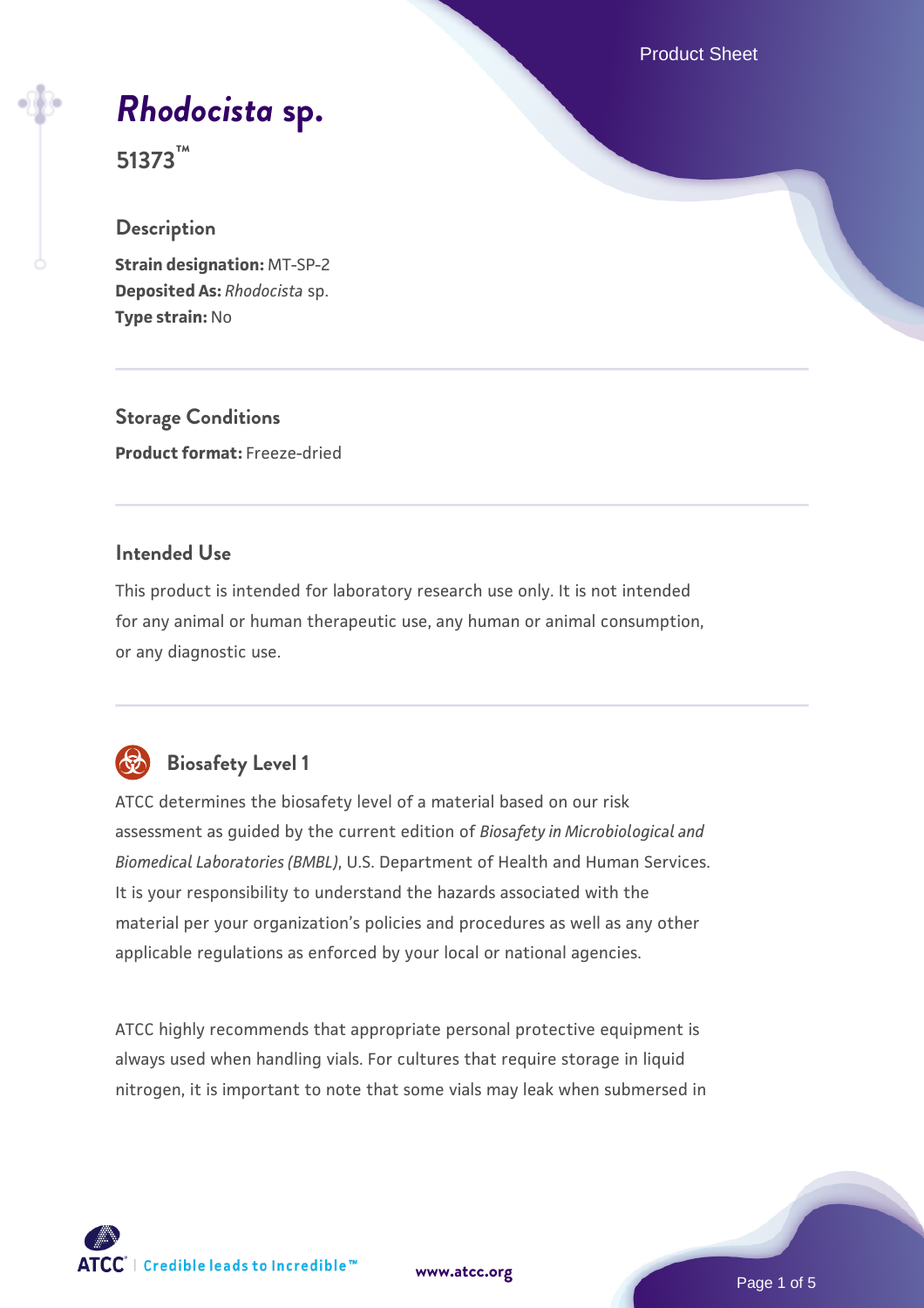liquid nitrogen and will slowly fill with liquid nitrogen. Upon thawing, the conversion of the liquid nitrogen back to its gas phase may result in the vial exploding or blowing off its cap with dangerous force creating flying debris. Unless necessary, ATCC recommends that these cultures be stored in the vapor phase of liquid nitrogen rather than submersed in liquid nitrogen.

### **Certificate of Analysis**

For batch-specific test results, refer to the applicable certificate of analysis that can be found at www.atcc.org.

#### **Growth Conditions**

**Medium:**  [ATCC Medium 550: R 8 A H medium](https://www.atcc.org/-/media/product-assets/documents/microbial-media-formulations/5/5/0/atcc-medium-550.pdf?rev=277c63d72c624a209f5db6c3a3216d20) [ATCC Medium 550: R 8 A H medium](https://www.atcc.org/-/media/product-assets/documents/microbial-media-formulations/5/5/0/atcc-medium-550.pdf?rev=277c63d72c624a209f5db6c3a3216d20) [ATCC Medium 663: PYG medium](https://www.atcc.org/-/media/product-assets/documents/microbial-media-formulations/6/6/3/atcc-medium-663.pdf?rev=39d2fb8d4f224afdb850fb1c1ce4c471) **Temperature:** 26°C **Atmosphere:** Anaerobic

### **Material Citation**

If use of this material results in a scientific publication, please cite the material in the following manner: *Rhodocista* sp. (ATCC 51373)

### **References**

References and other information relating to this material are available at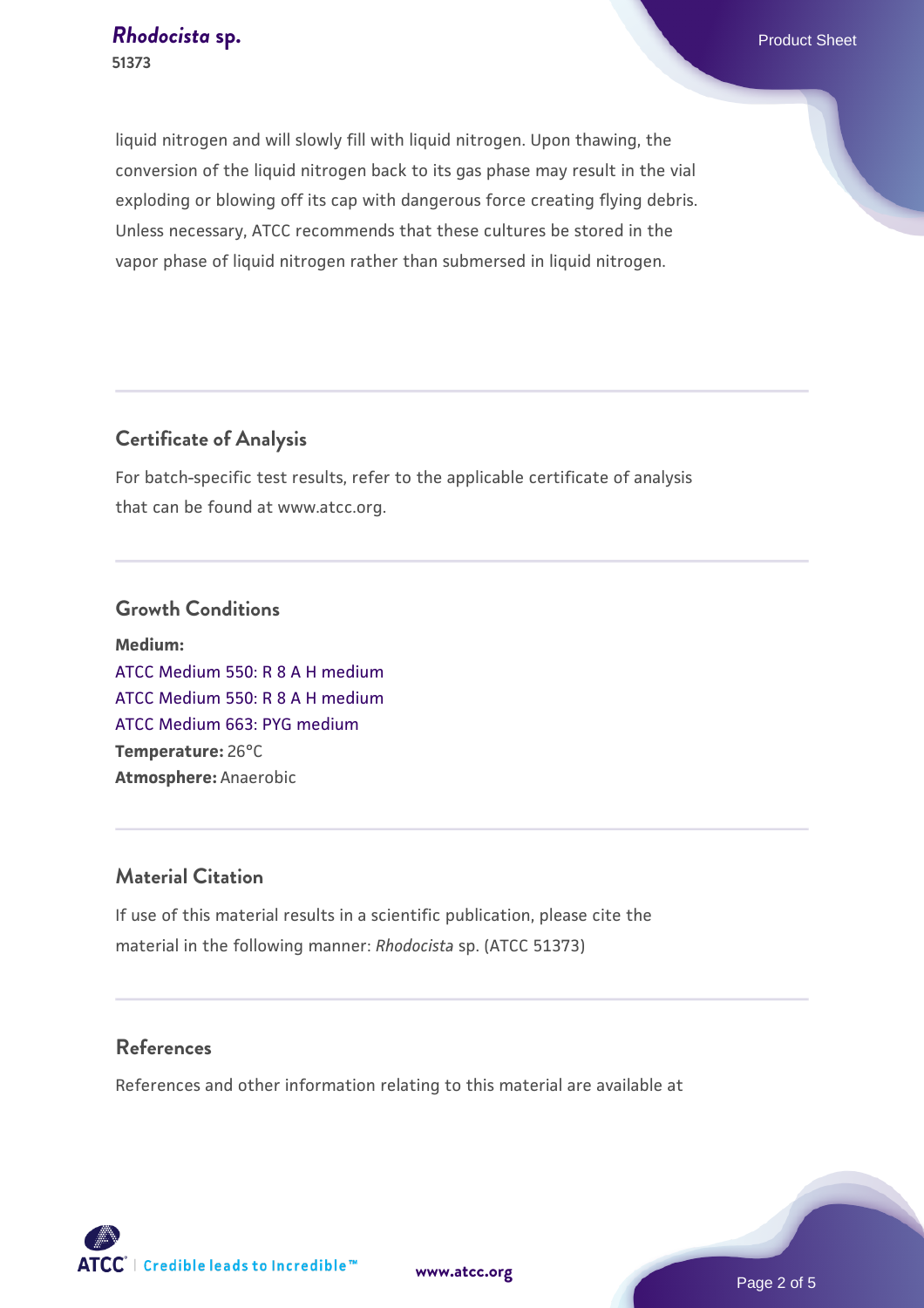## **[Rhodocista](https://www.atcc.org/products/51373) [sp.](https://www.atcc.org/products/51373)** Product Sheet

**51373**

www.atcc.org.

### **Warranty**

The product is provided 'AS IS' and the viability of ATCC® products is warranted for 30 days from the date of shipment, provided that the customer has stored and handled the product according to the information included on the product information sheet, website, and Certificate of Analysis. For living cultures, ATCC lists the media formulation and reagents that have been found to be effective for the product. While other unspecified media and reagents may also produce satisfactory results, a change in the ATCC and/or depositor-recommended protocols may affect the recovery, growth, and/or function of the product. If an alternative medium formulation or reagent is used, the ATCC warranty for viability is no longer valid. Except as expressly set forth herein, no other warranties of any kind are provided, express or implied, including, but not limited to, any implied warranties of merchantability, fitness for a particular purpose, manufacture according to cGMP standards, typicality, safety, accuracy, and/or noninfringement.

### **Disclaimers**

This product is intended for laboratory research use only. It is not intended for any animal or human therapeutic use, any human or animal consumption, or any diagnostic use. Any proposed commercial use is prohibited without a license from ATCC.

While ATCC uses reasonable efforts to include accurate and up-to-date information on this product sheet, ATCC makes no warranties or representations as to its accuracy. Citations from scientific literature and patents are provided for informational purposes only. ATCC does not warrant that such information has been confirmed to be accurate or complete and



**[www.atcc.org](http://www.atcc.org)**

Page 3 of 5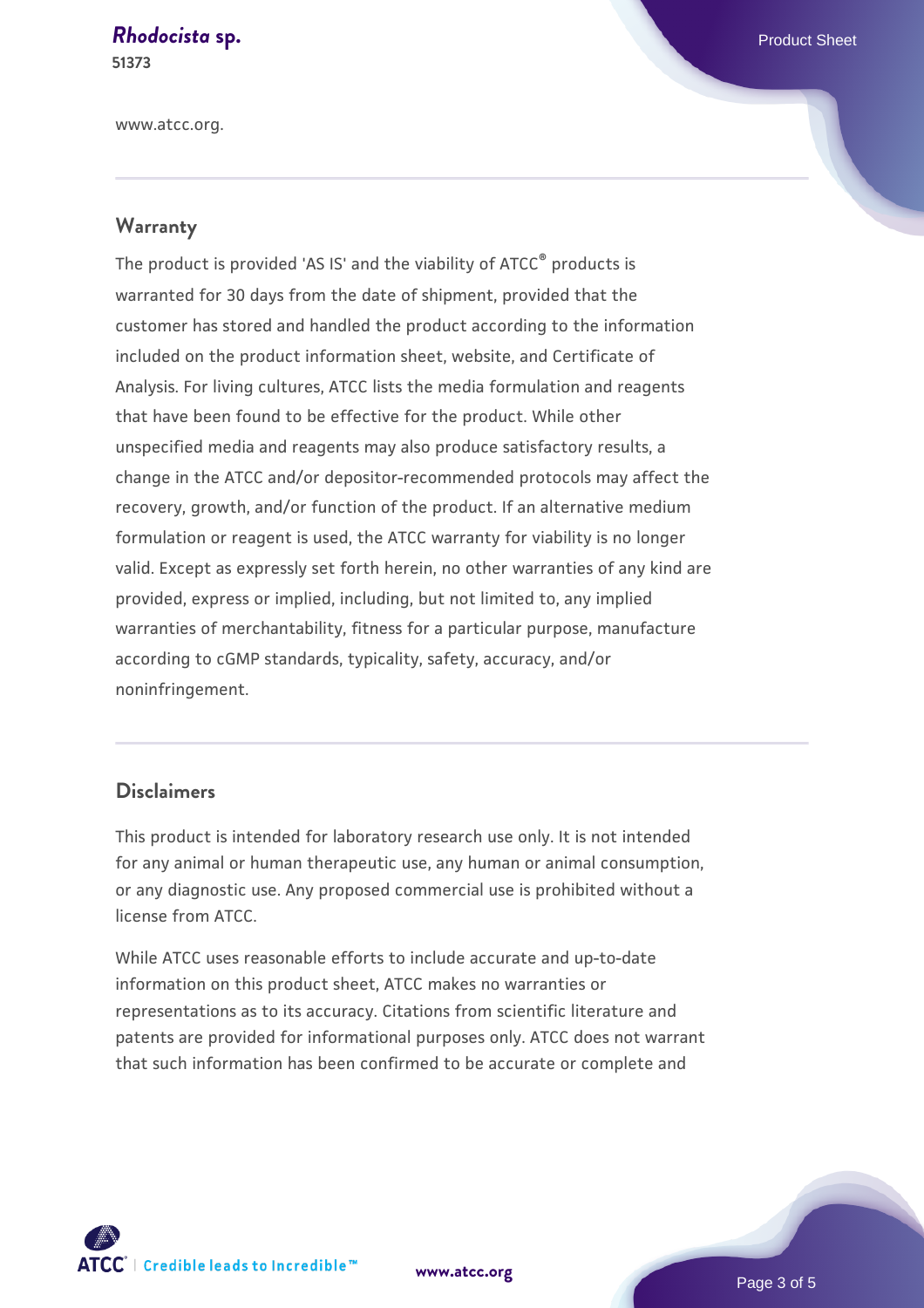the customer bears the sole responsibility of confirming the accuracy and completeness of any such information.

This product is sent on the condition that the customer is responsible for and assumes all risk and responsibility in connection with the receipt, handling, storage, disposal, and use of the ATCC product including without limitation taking all appropriate safety and handling precautions to minimize health or environmental risk. As a condition of receiving the material, the customer agrees that any activity undertaken with the ATCC product and any progeny or modifications will be conducted in compliance with all applicable laws, regulations, and guidelines. This product is provided 'AS IS' with no representations or warranties whatsoever except as expressly set forth herein and in no event shall ATCC, its parents, subsidiaries, directors, officers, agents, employees, assigns, successors, and affiliates be liable for indirect, special, incidental, or consequential damages of any kind in connection with or arising out of the customer's use of the product. While reasonable effort is made to ensure authenticity and reliability of materials on deposit, ATCC is not liable for damages arising from the misidentification or misrepresentation of such materials.

Please see the material transfer agreement (MTA) for further details regarding the use of this product. The MTA is available at www.atcc.org.

### **Copyright and Trademark Information**

© ATCC 2021. All rights reserved. ATCC is a registered trademark of the American Type Culture Collection.

#### **Revision**

This information on this document was last updated on 2021-05-19

### **Contact Information**



**[www.atcc.org](http://www.atcc.org)**